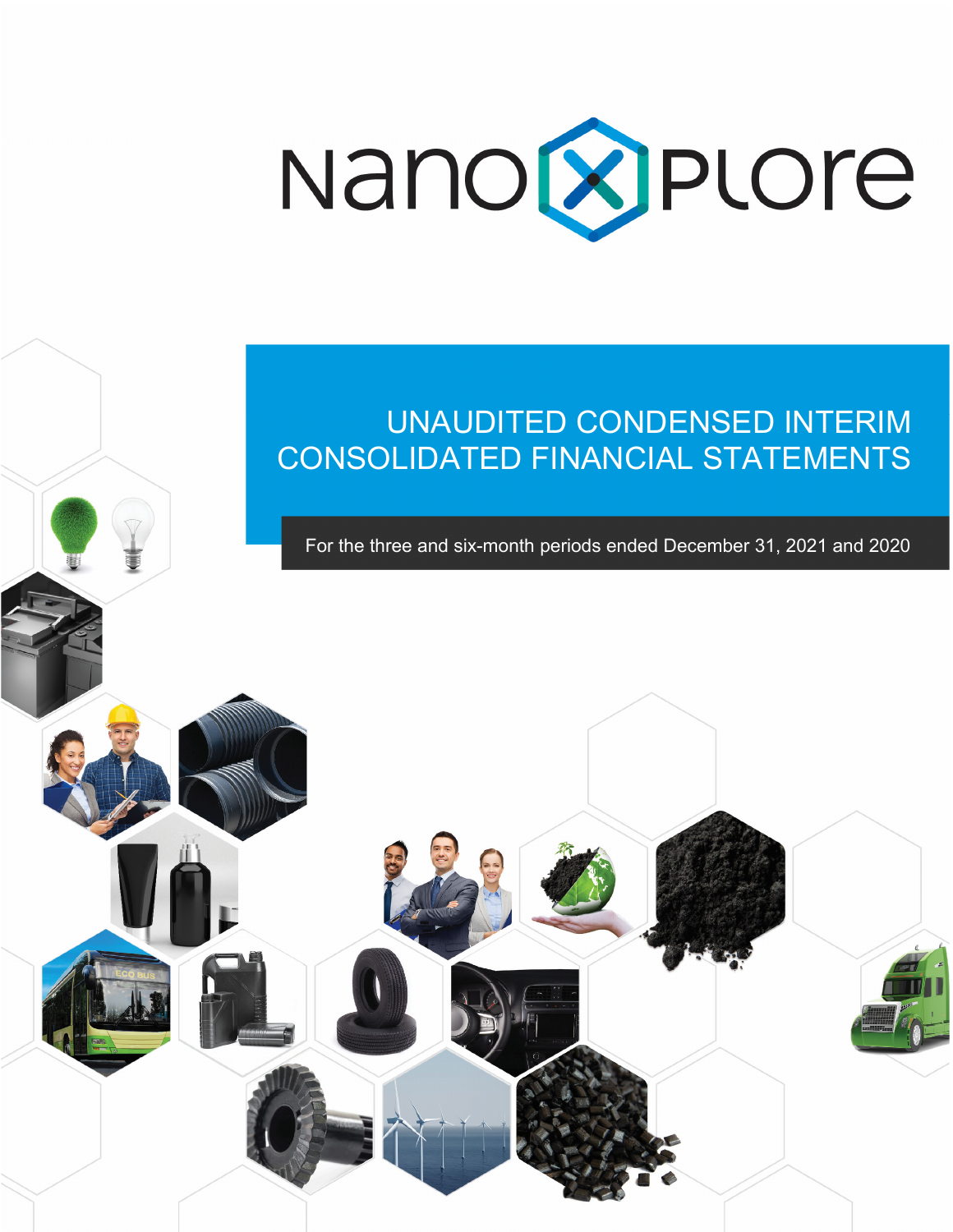



|                                                                          | As at December 31, 2021    | As at June 30, 2021         |
|--------------------------------------------------------------------------|----------------------------|-----------------------------|
| (Unaudited - Expressed in Canadian dollars)                              | \$                         | \$                          |
|                                                                          |                            |                             |
| <b>Assets</b>                                                            |                            |                             |
| <b>Current assets</b>                                                    |                            |                             |
| Cash and cash equivalents                                                | 31,217,916                 | 50,524,583                  |
| Accounts receivable and contract asset                                   | 19,374,251                 | 12,733,190                  |
| Inventory                                                                | 14,895,827                 | 11,036,407                  |
| Prepaid expenses and other assets                                        | 1,747,016<br>67,235,010    | 616,964<br>74,911,144       |
| Property held for sale <i>[Note 4c]</i>                                  |                            | 2,424,351                   |
|                                                                          | 67,235,010                 | 77,335,495                  |
| <b>Non-current assets</b>                                                |                            |                             |
| Lease deposits                                                           | 180,546                    | 58,044                      |
| <b>Equipment deposits</b>                                                | 181,029                    | 291,077                     |
| Investment in a joint venture                                            | 3,751,584                  | 3,983,059                   |
| Right-of-use assets [Note 4a]                                            | 7,718,711                  | 4,885,169                   |
| Property, plant and equipment [Note 4b]                                  | 53,765,104                 | 54,934,470                  |
| Intangible assets                                                        | 3,313,751                  | 3,354,446                   |
| Goodwill [Note 3a]                                                       | 6,178,629                  | 460,164                     |
| <b>Total assets</b>                                                      | 142,324,364                | 145,301,924                 |
|                                                                          |                            |                             |
| <b>Liabilities and Shareholders' Equity</b>                              |                            |                             |
| <b>Current liabilities</b>                                               |                            |                             |
| Operating loans [Note 5]                                                 | 1,828,917                  | 1,343,300                   |
| Accounts payable and accrued liabilities                                 | 16,356,041                 | 15,229,027                  |
| Income taxes payable                                                     | 439,188                    |                             |
| Deferred grant                                                           | 54,278                     |                             |
| Contract liability                                                       | 1,712,520                  | 1,740,789                   |
| Current portion of lease liability [Note 5]                              | 2,206,120                  | 1,625,541                   |
| Current portion of long-term debt [Note 5]                               | 1,649,043                  | 3,497,174                   |
|                                                                          | 24,246,107                 | 23,435,831                  |
| Long-term debt directly associated with property held for sale [Note 4c] |                            | 1,035,431                   |
|                                                                          | 24,246,107                 | 24,471,262                  |
| <b>Non-current liabilities</b>                                           |                            |                             |
| Balance of purchase price of business acquisition <i>[Note 3a]</i>       | 941,835                    |                             |
| Defined benefit liabilities                                              | 816,695                    | 811,316                     |
| Lease liability [Note 5]                                                 | 12,626,317                 | 7,949,206                   |
| Long-term debt [Note 5]                                                  | 7,406,073                  | 8,155,266                   |
| Deferred tax liabilities                                                 | 629,419                    | 927,952                     |
| <b>Total liabilities</b>                                                 | 46,666,446                 | 42,315,002                  |
|                                                                          |                            |                             |
| Shareholders' equity                                                     |                            |                             |
| Share capital                                                            | 140,982,428                | 140,067,376                 |
| Reserve                                                                  | 3,952,018                  | 3,880,555                   |
| Foreign currency translation reserve                                     | 31,181                     | 88,173                      |
| Deficit<br><b>Total shareholders' equity</b>                             | (49,307,709)<br>95,657,918 | (41,049,182)<br>102,986,922 |
| Total liabilities and shareholders' equity                               | 142,324,364                | 145,301,924                 |
|                                                                          |                            |                             |

# **Consolidated Statements of Financial Position**

*See accompanying notes to unaudited condensed interim consolidated financial statements* 

*Note 1* – Nature of operations and liquidity risk *Note 9* – Subsequent event

Approved on behalf of the Board of Directors

*Soroush Nazarpour*

Soroush Nazarpour

*Benoit Gascon*

Benoit Gascon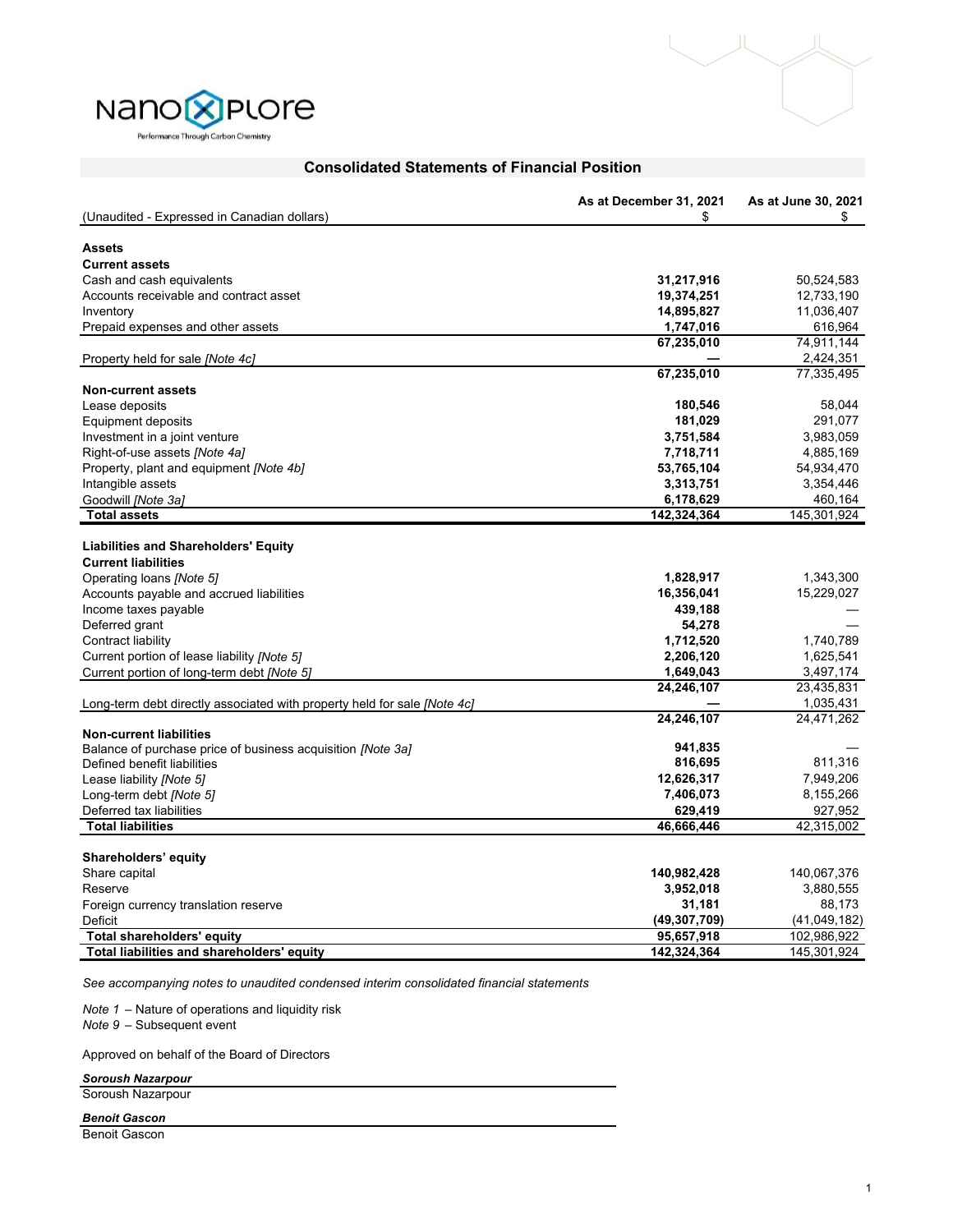

## **Consolidated Statements of Loss and Comprehensive loss**

Nano<sup>®</sup>PLOre Performance Through Carbon Chemistry

|                                                                        | Three-month periods ended December 31, |               | Six-month periods ended December 31, |             |  |
|------------------------------------------------------------------------|----------------------------------------|---------------|--------------------------------------|-------------|--|
|                                                                        | 2021                                   | 2020          | 2021                                 | 2020        |  |
| (Unaudited - Expressed in Canadian dollars)                            | \$                                     | \$            | \$                                   | \$          |  |
| <b>Revenues</b>                                                        |                                        |               |                                      |             |  |
| Revenues from customers                                                | 18,425,908                             | 16,218,363    | 36,255,925                           | 29,426,261  |  |
| Other income                                                           | 375,579                                | 1,245,468     | 1,364,008                            | 3,614,237   |  |
|                                                                        | 18,801,487                             | 17,463,831    | 37,619,933                           | 33,040,498  |  |
| <b>Cost of Sales and Expenses</b>                                      |                                        |               |                                      |             |  |
| Cost of sales                                                          | 17,009,350                             | 14,267,963    | 34,303,197                           | 25,271,954  |  |
| Research and development expenses                                      | 1,017,180                              | 866,640       | 1,860,816                            | 1,617,368   |  |
| Selling, general and administrative expenses                           | 4,184,801                              | 3,655,889     | 7,827,529                            | 6,597,943   |  |
| Share-based compensation expenses                                      | 179,937                                | 184,483       | 351,878                              | 262,081     |  |
| Depreciation (production)                                              | 1,194,883                              | 923,615       | 2,332,903                            | 2,069,325   |  |
| Depreciation (other)                                                   | 331,665                                | 421,101       | 662,228                              | 753,528     |  |
| Amortization                                                           | 126,467                                | 146,545       | 259,591                              | 283,835     |  |
| Foreign exchange                                                       | (25, 890)                              | 144,631       | 56,634                               | 18,462      |  |
|                                                                        | 24,018,393                             | 20,610,867    | 47,654,776                           | 36,874,496  |  |
| <b>Operating loss</b>                                                  | (5,216,906)                            | (3, 147, 036) | (10, 034, 843)                       | (3,833,998) |  |
| Gain on disposal of property, plant and equipment                      | 1,601,271                              |               | 1,923,352                            |             |  |
| Gain on a bargain purchase [Note 3b]                                   |                                        |               |                                      | 1,125,450   |  |
| Interest on operating loans, long-term debt and convertible debentures | (130, 862)                             | (460, 450)    | (319, 188)                           | (980, 413)  |  |
| Interest accretion on lease liability                                  | (150, 816)                             | (125, 222)    | (264, 167)                           | (230, 857)  |  |
| Interest revenue                                                       | 107,422                                | 34,039        | 188,663                              | 102,742     |  |
| Share of loss of a joint venture                                       | (173, 734)                             |               | (231, 475)                           |             |  |
| Loss before income taxes                                               | (3,963,625)                            | (3,698,669)   | (8,737,658)                          | (3,817,076) |  |
| Current income tax recovery (expense)                                  | 76,421                                 | 40,477        | (2,945)                              | 6,070       |  |
| Deferred income tax recovery                                           | 302,024                                | 254,611       | 424,792                              | 314,167     |  |
|                                                                        | 378,445                                | 295,088       | 421,847                              | 320,237     |  |
| Loss                                                                   | (3,585,180)                            | (3,403,581)   | (8,315,811)                          | (3,496,839) |  |
| Other comprehensive loss                                               |                                        |               |                                      |             |  |
| Items that may be subsequently reclassified to profit and loss:        |                                        |               |                                      |             |  |
| Exchange differences on translation of foreign                         |                                        |               |                                      |             |  |
| subsidiaries                                                           | (47, 150)                              | (21, 855)     | (56, 992)                            | (27, 171)   |  |
| Items that will not be reclassified to profit and loss:                |                                        |               |                                      |             |  |
| Retirement benefits - Net actuarial gains (losses)                     | (48, 137)                              | 57,215        | 57,284                               | (215, 765)  |  |
| <b>Total comprehensive loss</b>                                        | (3,680,467)                            | (3,368,221)   | (8,315,519)                          | (3,739,775) |  |
|                                                                        |                                        |               |                                      |             |  |
| Loss per share                                                         |                                        |               |                                      |             |  |
| Basic and diluted                                                      | (0.02)                                 | (0.02)        | (0.05)                               | (0.02)      |  |
| Weighted average number of common shares outstanding (basic and        |                                        |               |                                      |             |  |
| diluted)                                                               | 158,194,206                            | 141,975,965   | 158,070,630                          | 141,129,277 |  |

In light of the loss recognized for the periods, stock options were excluded from the calculation of diluted loss per share due to their anti-dilutive effect.

*See accompanying notes to unaudited condensed interim consolidated financial statements*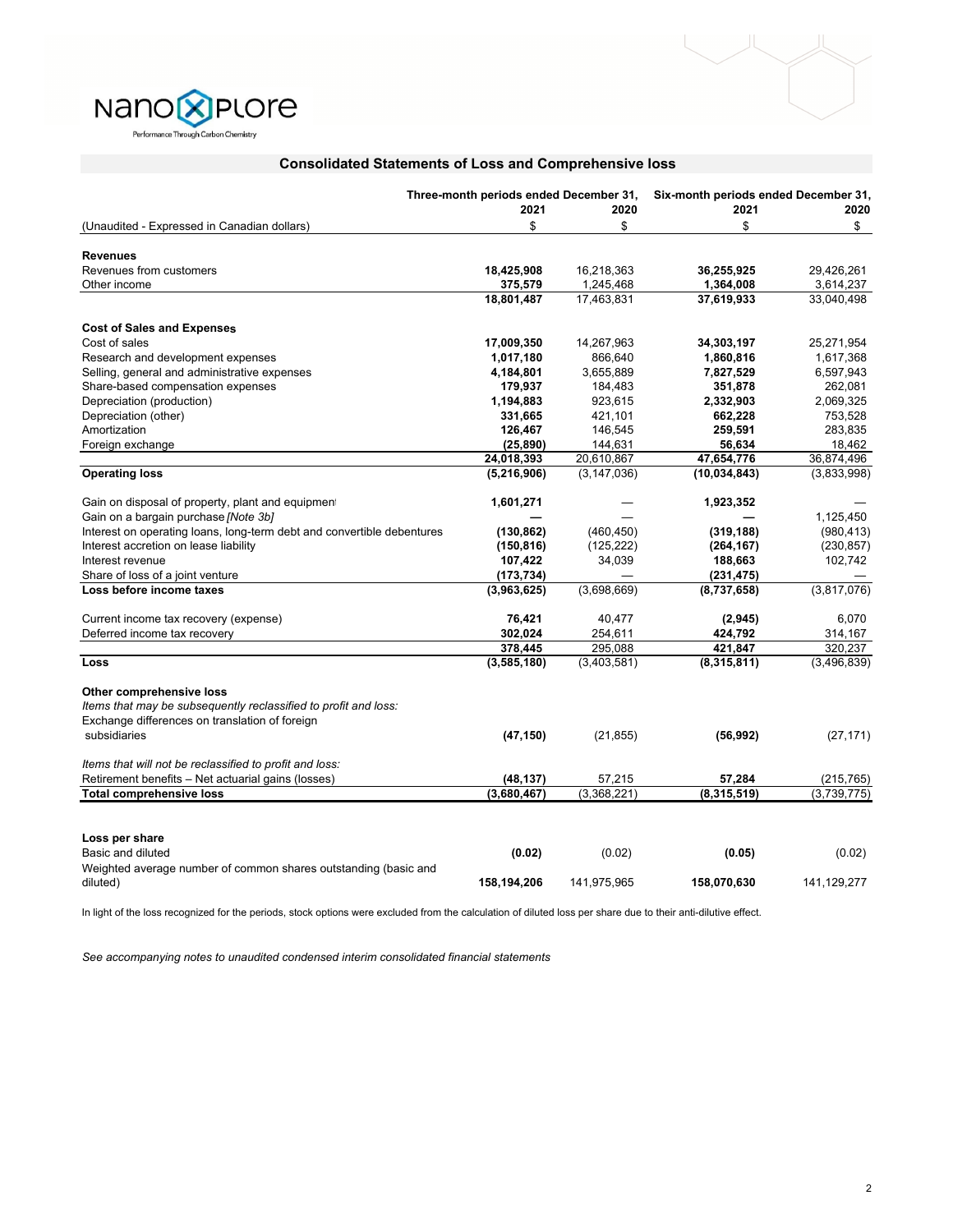



| (Unaudited - Expressed in Canadian dollars)                     | Number of<br>common<br>shares | Share capital<br>\$ | <b>Reserve</b><br>\$     | Convertible<br>debentures -<br><b>Options</b> | <b>Foreign currency</b><br>translation<br>reserve<br>\$ | <b>Deficit</b><br>\$ | Shareholders'<br>equity |
|-----------------------------------------------------------------|-------------------------------|---------------------|--------------------------|-----------------------------------------------|---------------------------------------------------------|----------------------|-------------------------|
| Balance as at June 30, 2020                                     | 140,226,610                   | 84,837,145          | 3,588,215                | 2,240,000                                     | 58,505                                                  | (29, 756, 603)       | 60,967,262              |
|                                                                 |                               |                     |                          |                                               |                                                         |                      |                         |
| Loss                                                            |                               |                     |                          |                                               |                                                         | (3,496,839)          | (3,496,839)             |
| Other comprehensive loss                                        |                               |                     |                          |                                               | (27, 171)                                               | (215, 765)           | (242, 936)              |
| Comprehensive loss                                              |                               |                     |                          |                                               | (27, 171)                                               | $\sqrt{(3,712,604)}$ | (3,739,775)             |
| Exercise of stock options                                       | 568,667                       | 998,120             | (305, 220)               |                                               |                                                         |                      | 692,900                 |
| Conversion of the convertible debentures                        | 5,434,782                     | 10,601,688          |                          | (2,240,000)                                   |                                                         |                      | 8,361,688               |
| Share-based compensation                                        |                               |                     | 262,081                  |                                               |                                                         |                      | 262,081                 |
| Balance as at December 31, 2020                                 | 146,230,059                   | 96,436,953          | 3,545,076                |                                               | 31,334                                                  | (33, 469, 207)       | 66,544,156              |
| Loss                                                            |                               |                     |                          |                                               |                                                         | (8,310,822)          | (8,310,822)             |
| Other comprehensive loss                                        |                               |                     |                          |                                               | 56,839                                                  | 730,847              | 787,686                 |
| Comprehensive loss                                              |                               |                     |                          |                                               | 56,839                                                  | (7, 579, 975)        | (7,523,136)             |
| Issuance of common shares (net of issuing costs of \$2,617,433) | 11,500,000                    | 43,382,567          |                          |                                               |                                                         |                      | 43,382,567              |
| Exercise of stock options                                       | 200,000                       | 247,856             | (75, 855)                |                                               |                                                         |                      | 172,001                 |
| Share-based compensation                                        |                               |                     | 411,334                  |                                               |                                                         |                      | 411,334                 |
| Balance as at June 30, 2021                                     | 157,930,059                   | 140,067,376         | 3,880,555                | $\overline{\phantom{m}}$                      | 88,173                                                  | (41,049,182)         | 102,986,922             |
| Loss                                                            |                               |                     |                          |                                               |                                                         | (8,315,811)          | (8,315,811)             |
| Other comprehensive loss                                        |                               |                     |                          |                                               | (56, 992)                                               | 57,284               | 292                     |
| Comprehensive loss                                              |                               |                     | $\overline{\phantom{0}}$ |                                               | (56, 992)                                               | (8, 258, 527)        | (8,315,519)             |
| Exercise of stock options                                       | 403,067                       | 915,052             | (280, 415)               |                                               |                                                         |                      | 634,637                 |
| Share-based compensation                                        |                               |                     | 351,878                  |                                               |                                                         |                      | 351,878                 |
| Balance as at December 31, 2021                                 | 158,333,126                   | 140,982,428         | 3,952,018                |                                               | 31.181                                                  | (49, 307, 709)       | 95,657,918              |

**Consolidated Statements of Changes in Shareholders' Equity**

*See accompanying notes to unaudited condensed interim consolidated financial statements*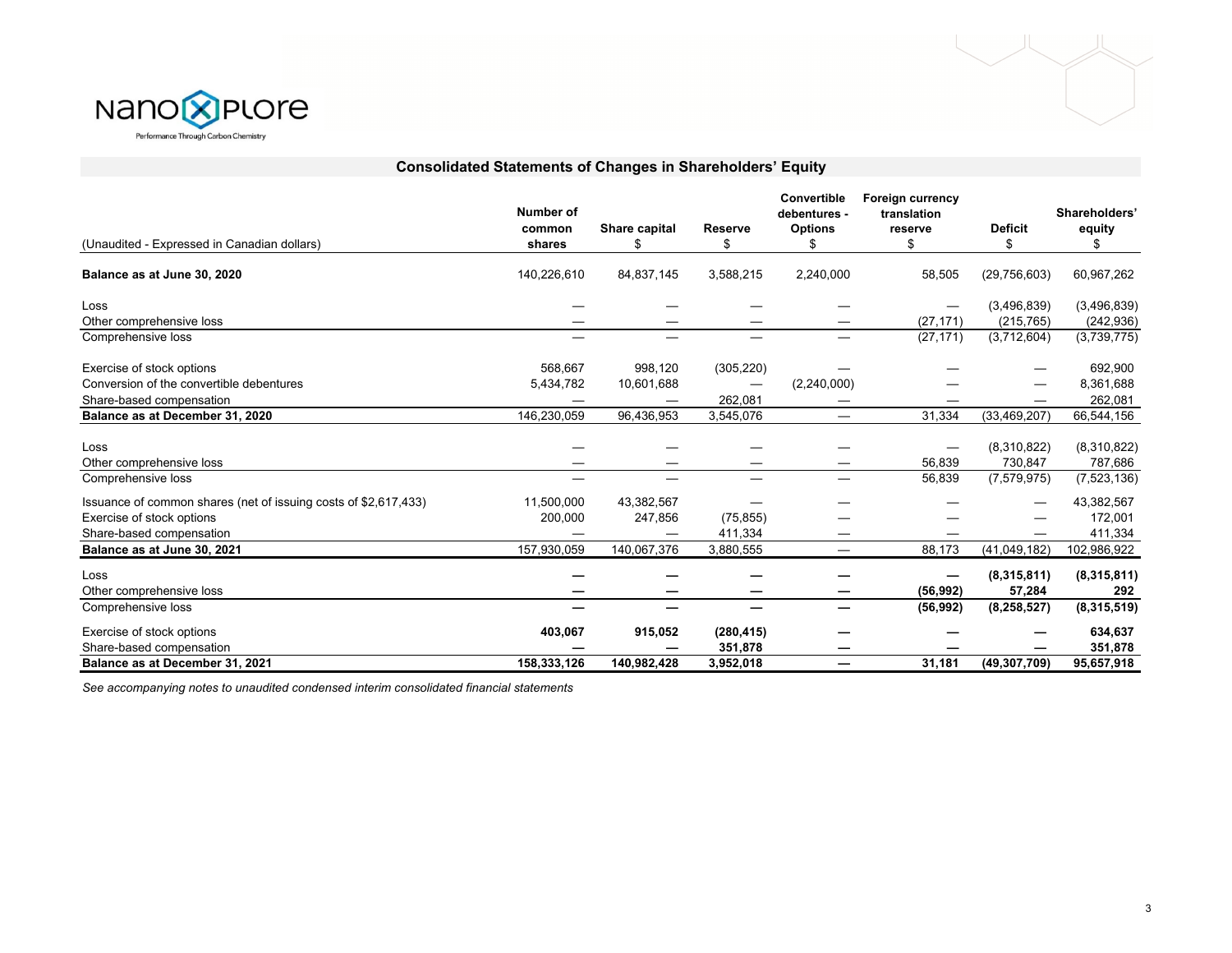

### **Consolidated Statements of Cash Flows**

|                                                                                                              | Six-month periods ended December 31, |               |
|--------------------------------------------------------------------------------------------------------------|--------------------------------------|---------------|
|                                                                                                              | 2021                                 | 2020          |
| (Unaudited - Expressed in Canadian dollars)                                                                  | \$                                   | \$            |
|                                                                                                              |                                      |               |
| Cash flows from operating activities                                                                         |                                      |               |
| Loss                                                                                                         | (8,315,811)                          | (3,496,839)   |
| Items not affecting cash:                                                                                    |                                      |               |
| Depreciation and amortization                                                                                | 3,254,722                            | 3,106,688     |
| Share-based compensation expenses                                                                            | 351,878                              | 262,081       |
| Share of loss of a joint venture                                                                             | 231,475                              |               |
| Interest accretion on lease liability                                                                        | 264,167                              | 230,857       |
| Interest accretion on long-term debt and convertible debentures                                              | 167,023                              | 216,087       |
| Other financial expenses                                                                                     | 15,977                               | 137,598       |
| Deferred income tax recovery                                                                                 | (424, 792)                           | (314, 167)    |
| Gain on a bargain purchase [Note 3b]                                                                         |                                      | (1, 125, 450) |
| Gain on disposal of property, plant and equipment                                                            | (1,923,352)                          |               |
| Difference between amounts paid for employee benefits and current period expenses                            | 30,440                               | 54,078        |
| Net change in fair value of foreign exchange derivatives                                                     | 314,824                              | (578, 362)    |
| Unrealized foreign exchange                                                                                  | (299, 647)                           | 300,816       |
| Changes in non-cash operating working capital items:                                                         |                                      |               |
| Accounts receivable and contract asset                                                                       | (2,645,306)                          | 1,982,865     |
| Inventory                                                                                                    | (1,452,085)                          | (258, 890)    |
| Prepaid expenses and other assets                                                                            | (1,061,993)                          | (694, 132)    |
| Accounts payable and accrued liabilities                                                                     | (1,811,344)                          | (1,907,923)   |
| Income taxes payable                                                                                         | (119, 951)                           | (323, 623)    |
| Deferred grant                                                                                               | 54,278                               | (276, 342)    |
| Contract liability                                                                                           | (28, 687)                            | 223,206       |
|                                                                                                              | (13, 398, 184)                       | (2,461,452)   |
| Cash flows from financing activities                                                                         |                                      |               |
|                                                                                                              |                                      |               |
| Exercise of stock options                                                                                    | 634,637                              | 692,900       |
| Variation of operating loans<br>Lease incentive received                                                     | 87,797                               | 189,486       |
|                                                                                                              | 1,253,921<br>(1,327,002)             | (1, 150, 526) |
| Repayment of lease liability                                                                                 |                                      |               |
| Repayment of long-term debt                                                                                  | (4, 334, 070)                        | (698, 788)    |
|                                                                                                              | (3,684,717)                          | (966, 928)    |
| Cash flows from investing activities                                                                         |                                      |               |
| Variation of lease deposits                                                                                  | (122, 502)                           |               |
| Business acquisition, net of cash acquired [Note 3a]                                                         | (6,468,840)                          | (2,303,450)   |
| Repayment of balance of purchase price of business acquisition [Note 3b]                                     | (2,051,304)                          |               |
| Additions to intangible assets                                                                               | (209, 797)                           | (98, 712)     |
| Additions to property, plant and equipment                                                                   | (1,734,725)                          | (4,383,069)   |
| Variation of equipment deposits                                                                              |                                      | (474, 447)    |
| Disposal of property, plant and equipment                                                                    | 8,325,052                            |               |
|                                                                                                              | (2, 262, 116)                        | (7, 259, 678) |
|                                                                                                              |                                      |               |
| Change in cash and cash equivalents                                                                          | (19,345,017)                         | (10,688,058)  |
| Net effect of currency exchange rate on cash                                                                 | 38,350                               | 5,473         |
| Cash and cash equivalents, beginning of period                                                               | 50,524,583                           | 33,796,686    |
| Cash and cash equivalents, end of period                                                                     | 31,217,916                           | 23,114,101    |
|                                                                                                              |                                      |               |
| Interest on operating loans, long-term debt and lease liability paid                                         | 444,290                              | 1,007,659     |
| Income tax paid                                                                                              | 146,160                              | 213,187       |
| Additions to property, plant and equipment included in accounts payable and accrued liabilities              | 253,981                              | 289,288       |
| Additions to property, plant and equipment paid with equipment deposits                                      | 110,048                              |               |
| Investment tax credit recorded against the property, plant and equipment and included in accounts receivable |                                      |               |
| and contract asset                                                                                           |                                      | 1,000,000     |
| Amount included in cash and cash equivalents consisting of guaranteed investment certificates bearing        |                                      |               |
| interest at a rate of 0.89% and being redeemable on demand                                                   | 10,000,000                           |               |

*See accompanying notes to unaudited condensed interim consolidated financial statements*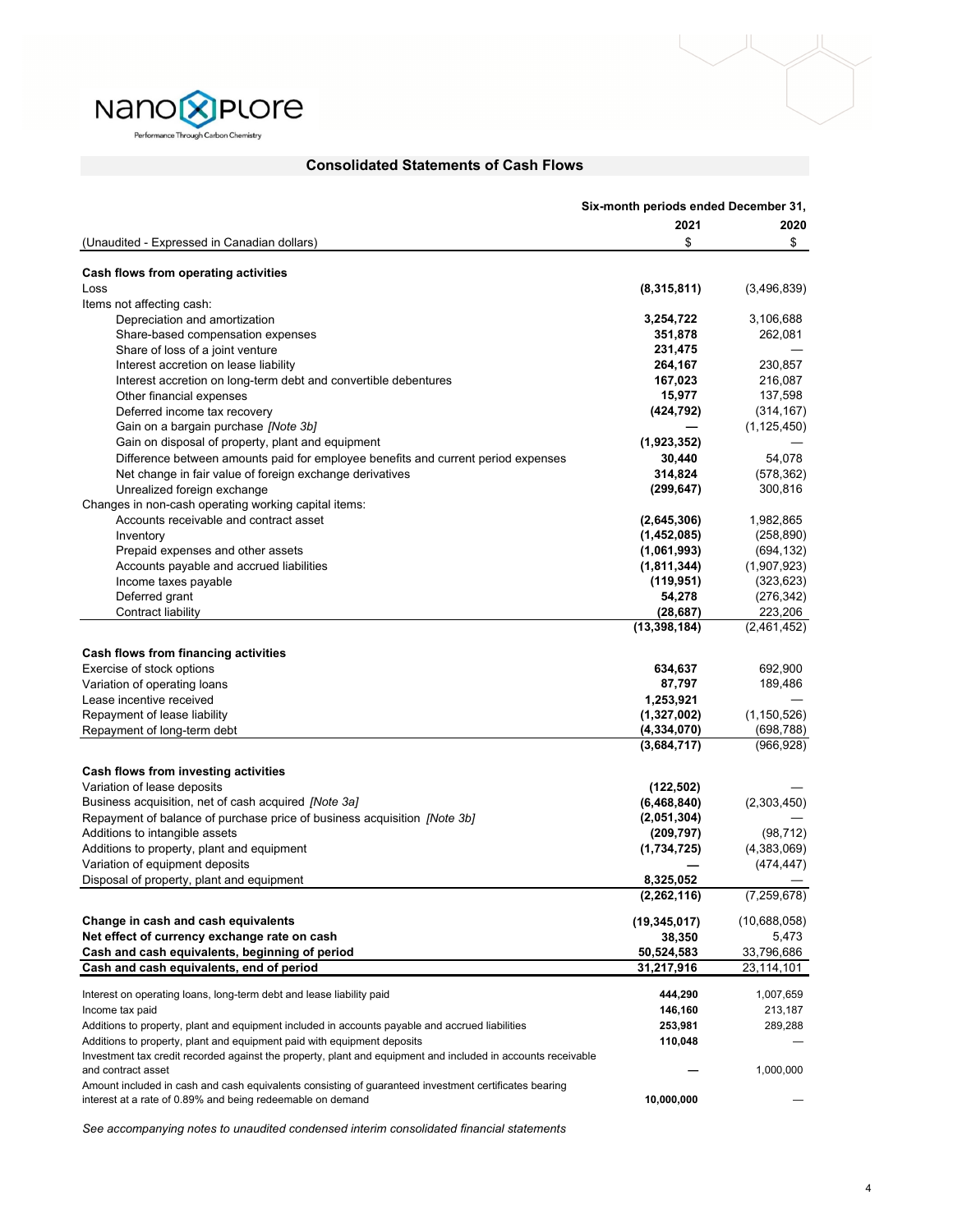**[EXPRESSED IN CANADIAN DOLLARS]** 

### **[Unaudited – Unless specified otherwise, amounts are expressed in Canadian dollars]**

### **1. NATURE OF OPERATIONS AND LIQUIDITY RISK**

NanoXplore Inc., and its subsidiaries (together "NanoXplore" or the "Company"), is a graphene company, a manufacturer and supplier of high-volume graphene powder for use in industrial markets. Also, the Company provides standard and custom graphene-enhanced plastic and composite products to various customers in transportation, packaging, electronics, and other industrial sectors. The Company was formed by amalgamation under the Canada Business Corporations Act by certificate of amalgamation dated September 21, 2017 and is headquartered at 4500 Thimens Blvd, Montreal, QC, Canada.

 $\_$  , and the state of the state of the state of the state of the state of the state of the state of the state of the state of the state of the state of the state of the state of the state of the state of the state of the

On July 15, 2021, NanoXplore Inc. graduated from the Toronto Stock Exchange ("TSX") Venture Exchange to the TSX. NanoXplore is traded under "GRA" on the TSX and is also listed on the OTCQX and traded under "NNXPF".

On December 15, 2021, the Company acquired all of the issued and outstanding shares of Canuck Compounders Inc. ("Canuck") *(Note 3a)*.

### **COVID-19 Pandemic**

On March 11, 2020, the World Health Organization declared the outbreak of COVID-19 a global pandemic and recommended various containment and mitigation measures. Since then, extraordinary actions have been taken by public health and governmental authorities across the globe to contain the spread of COVID-19, including travel bans, social distancing, quarantines, stay-at-home orders and similar mandates for many businesses to reduce or cease normal operations.

The COVID-19 pandemic and its negative collateral effects on the supply of materials and the availability of labour continued to have an adverse effect on our business, results of operations, cash flows and financial position. However, the full impact cannot be determined at this time. The extent of the impact will depend on various factors, including the possibility of future shutdowns, impact on customers and suppliers, the rate at which economic conditions and operations return to pre-COVID levels, any continued or future governmental orders or lock-downs due to this wave of COVID-19, or any future wave, and the potential for a recession in key markets due to the effect of the pandemic.

The discovery of several effective vaccines and their deployment allows us to hope for an end to the crisis. Until the situation is stable, the Company will continue to respond in a measured, prudent and decisive manner with continued emphasis on health and safety, cash conservation and the maintenance of its liquidity position.

#### **Liquidity risk**

Management believes that the Company has sufficient funds to meet its obligations, operating expenses and some development expenditures for the ensuing 12 months as they fall due. The Company's ability to continue its development activities is dependent on the impact of COVID-19 and the speed of introduction of graphene products into different industries. The graphene commercial activity is in the commercial introduction stage and, as a result, the Company has minimal sources of operating revenue from those operations and could be dependent on external financing to fund its continued development program, if the commercial introduction of the graphene is delayed. The Company's main sources of funding have been the issuance of equity securities for cash, debt, and funds from the government of Quebec with respect to R&D tax credits, from Sustainable Development Technology Canada ("SDTC") and from the Canada emergency wage subsidies program.

The unaudited condensed interim consolidated financial statements of NanoXplore for the three and six-month periods ended December 31, 2021 and 2020 were reviewed, approved and authorized for issue by the Company's Board of Directors on February 10, 2022.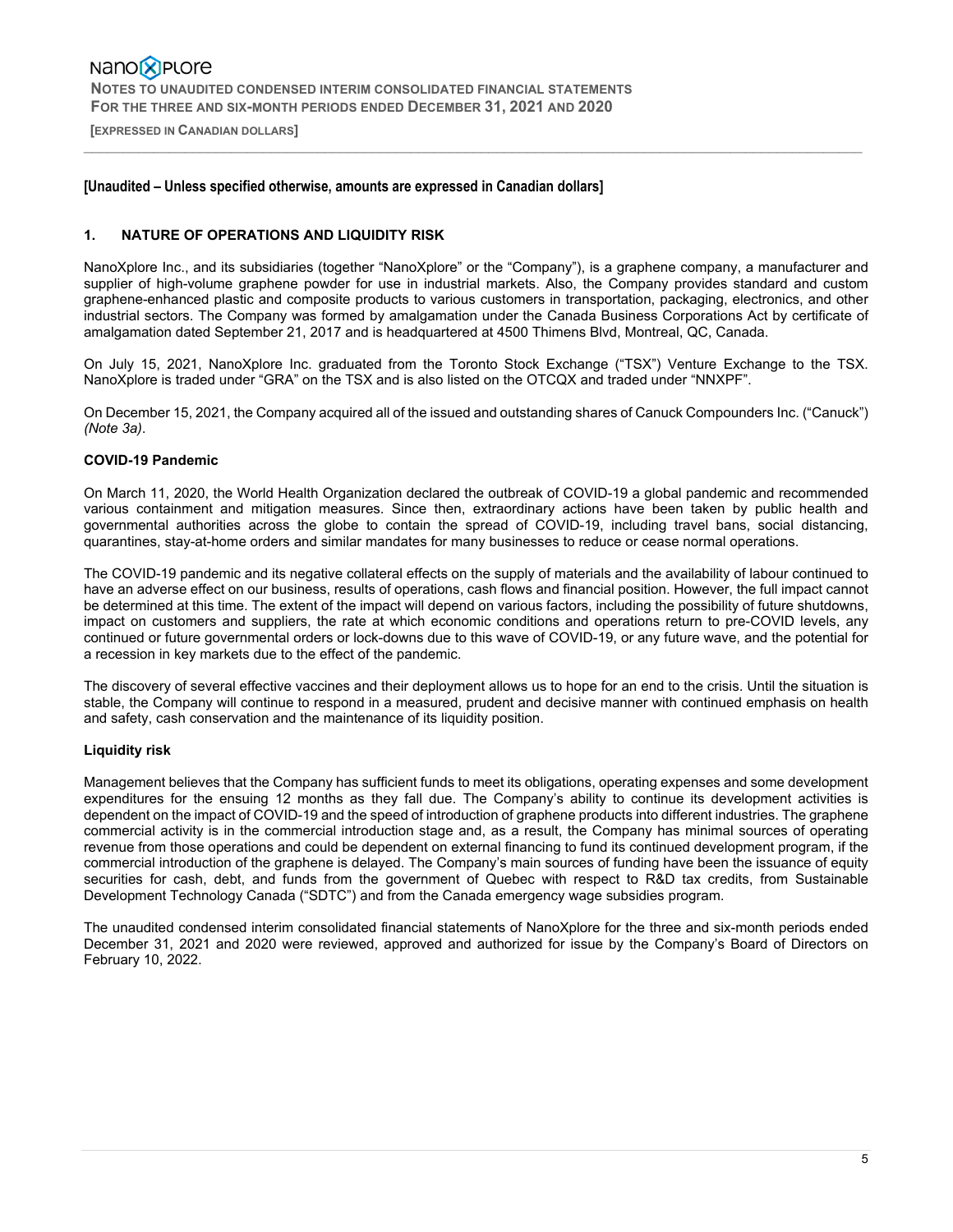**[EXPRESSED IN CANADIAN DOLLARS]** 

### **2. SUMMARY OF SIGNIFICANT ACCOUNTING POLICIES**

#### **Basis of presentation**

The unaudited condensed interim consolidated financial statements of the Company and its subsidiaries for the three and sixmonth periods ended December 31, 2021 and 2020 have been prepared in accordance with International Financial Reporting Standards ["IFRS"], as issued by the International Accounting Standards Board ["IASB"], and applicable to the preparation of interim financial statements including IAS 34, Interim Financial Reporting.

 $\_$  , and the state of the state of the state of the state of the state of the state of the state of the state of the state of the state of the state of the state of the state of the state of the state of the state of the

These unaudited condensed interim consolidated financial statements are presented in Canadian dollars, the Company's functional currency, except where otherwise indicated. Each entity of the Company determines its own functional currency and items included in the financial statements of each entity are measured using that functional currency.

The significant accounting judgments, estimates and assumptions used in these unaudited condensed interim consolidated financial statements are consistent with those disclosed in the most recent audited annual consolidated financial statements for the year ended June 30, 2021.

These unaudited condensed interim consolidated financial statements have been prepared on a going concern basis, at historical cost, except for financial assets and liabilities classified as financial assets/liabilities at fair value through profit or loss and measured at fair value. Management considers that the fair value of financial assets and liabilities recorded in the financial statements approximates the carrying amount.

### **Basis of consolidation**

The unaudited condensed interim consolidated financial statements include the accounts of the Company and its subsidiaries. The subsidiaries are using consistent accounting policies and the same reporting period as the parent company. All intercompany transactions, balances and unrealized gains or losses have been eliminated.

### **Standards, interpretations and amendments to published standards adopted with an effect on the unaudited condensed interim consolidated financial statements**

The same accounting policies and methods of computation are followed in these unaudited condensed interim consolidated financial statements and the new accounting standards issued but not yet in effect remain unchanged as compared with the most recent annual consolidated financial statements. The unaudited condensed interim consolidated financial statements should be read in conjunction with the audited annual consolidated financial statements and notes for the year ended June 30, 2021.

### **3. BUSINESS COMBINATIONS**

#### **a) Canuck**

On December 15, 2021, the Company acquired all of the issued and outstanding shares of Canuck for a total preliminary consideration of \$9,048,509. This amount represents \$9,300,000 plus cash on hand, less debt and a working capital adjustment, subject to post-closing adjustments, and a discount on the balance of purchase price due in 24 months. This transaction was financed using the Company's available cash. This acquisition was concluded to expand the Company's downstream, valueadded product offering through enhanced masterbatch and compounds.

Canuck employs approximately 40 people and provides sustainable and engineered recycled plastic compounds for use in transportation, building and construction, agriculture and packaging markets. Canuck's manufacturing facility is based in Cambridge, Ontario.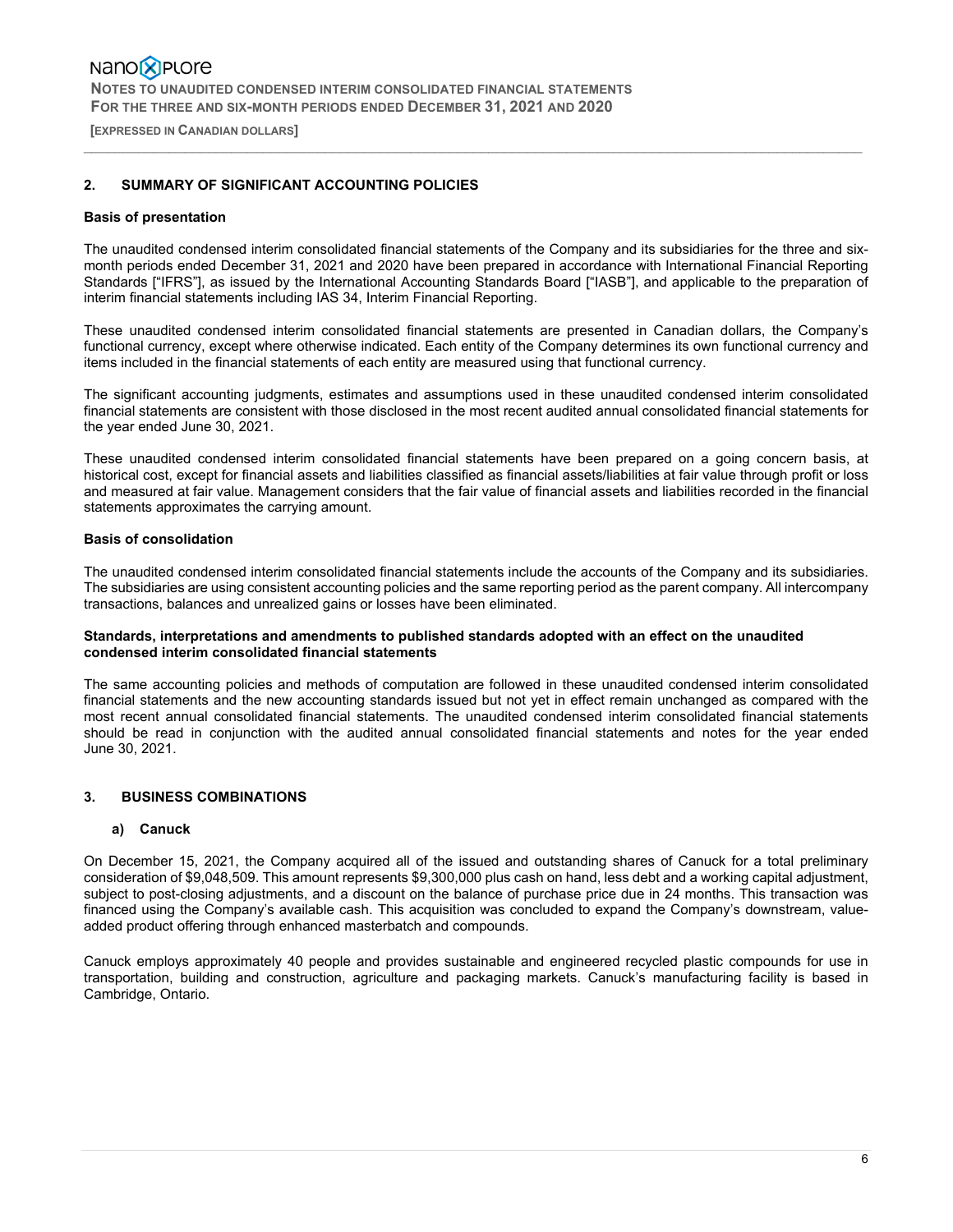**[EXPRESSED IN CANADIAN DOLLARS]** 

The fair value of the total consideration at the date of the transaction is presented in the table below:

| Paid in cash at closing date                                                        | 6,762,121 |
|-------------------------------------------------------------------------------------|-----------|
| Estimated post-closing adjustments                                                  | 344.553   |
| Balance of purchase price due in 12 months                                          | 1.000.000 |
| Balance of purchase price due in 24 months (\$1,000,000 discounted at a rate of 3%) | 941.835   |
| <b>Total consideration</b>                                                          | 9,048,509 |

 $\_$  , and the state of the state of the state of the state of the state of the state of the state of the state of the state of the state of the state of the state of the state of the state of the state of the state of the

This transaction qualifies as a business combination and was accounted for using the acquisition method of accounting under IFRS 3, Business Combinations. To account for the transaction, the Company has performed a preliminary valuation of the net asset acquired. At the time of issuance of these condensed interim consolidated financial statements, certain aspects of the valuation of the net assets acquired are not finalized due to the unavailability of some information. Consequently, part of the fair value adjustments, mainly relating to intangible assets and deferred income taxes, is included in Goodwill. The work will be completed within 12 months of the acquisition date.

|                                                | \$          |
|------------------------------------------------|-------------|
| Net identifiable assets acquired:              |             |
| Cash                                           | 293,281     |
| Accounts receivable and contract asset         | 5,213,197   |
| Inventory                                      | 2,333,240   |
| Prepaid expenses and other assets              | 60,807      |
| Right-of-use assets                            | 1,573,966   |
| Property, plant and equipment                  | 911,154     |
|                                                | 10,385,645  |
| Operating loans                                | (345,000)   |
| Accounts payable and accrued liabilities       | (3,948,951) |
| Income taxes payable                           | (559, 139)  |
| Lease liability                                | (1,581,650) |
| Long-term debt                                 | (491, 861)  |
| Deferred tax liabilities                       | (129,000)   |
|                                                | (7,055,601) |
| Total identifiable net assets                  | 3,330,044   |
| Goodwill                                       |             |
|                                                | 5,718,465   |
| Total consideration paid or to be paid in cash | 9,048,509   |

Since December 15, 2021, the assets and liabilities of Canuck are included in the consolidated statement of financial position and the operating results are reflected in the Company's consolidated statement of loss and comprehensive loss. Between the acquisition date and the period ended December 31, 2021, revenues of \$728,681 and net income of \$8,145 have been recognized in the consolidated statement of loss and comprehensive loss. Transaction costs of \$212,425 were expensed and are included in Selling, general and administrative expenses.

## **b) CSP Newton Plant**

On September 11, 2020, through its wholly-owned indirect subsidiary RMC Advanced Technologies Inc., the Company acquired substantially all of the assets of CSP Composites, LLC, Continental Structural Plastics, Inc. and Continental Structural Plastics of North Carolina, Inc. (collectively, "CSP Newton Plant") used in connection with its lightweight composite solutions and material business as conducted at 1400 Burris Road, Newton, North Carolina, for an unadjusted purchase price of US\$3,500,000. The purchase price was reduced by an inventory adjustment of US\$128,929. This acquisition was concluded to expand the Company's business in the United States.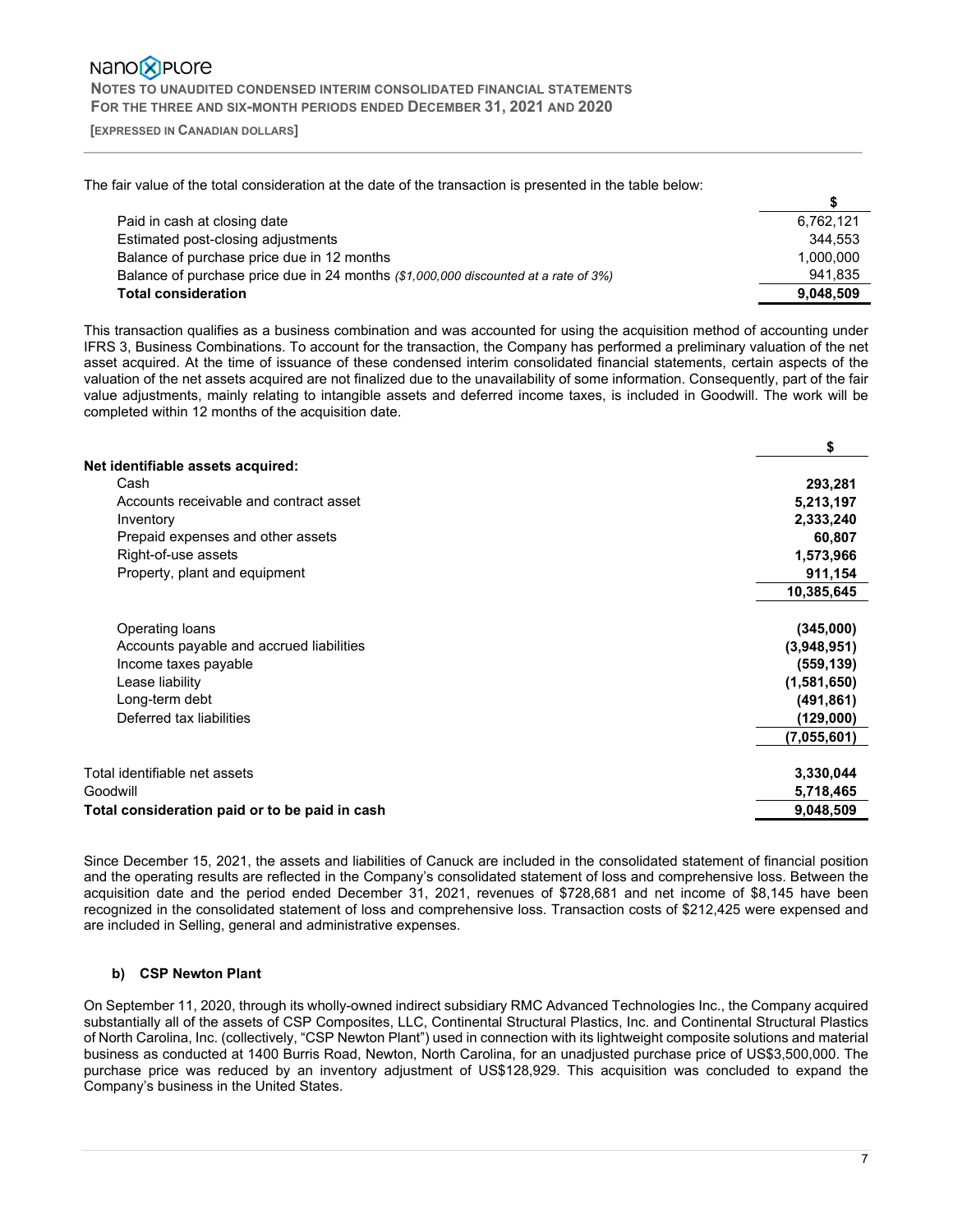**[EXPRESSED IN CANADIAN DOLLARS]** 

CSP Newton Plant employed nearly thirty people and operated mainly in the markets of composite products for heavy trucks and machinery. It sold its products to original equipment manufacturers and distributors in the United States, Canada and South America.

 $\_$  , and the state of the state of the state of the state of the state of the state of the state of the state of the state of the state of the state of the state of the state of the state of the state of the state of the

This transaction was financed using the Company's available cash. The adjusted purchase price of US\$3,371,071 [\$4,437,197] was payable in two installments:

- (i) US\$1,750,000 at the closing date; and
- (ii) US\$1,621,071 12 months after the closing date and was recorded under Accounts payable and accrued liabilities in the consolidated statements of financial position.

This transaction qualifies as a business combination and was accounted for using the acquisition method of accounting under IFRS 3, Business Combinations. The total purchase price was allocated to the assets acquired and liabilities assumed based on the fair value of the total consideration at the closing date of the transaction.

| Net identifiable assets acquired:              |               |
|------------------------------------------------|---------------|
| Inventory                                      | 1,014,930     |
| Property, plant and equipment (1)              | 4,824,131     |
|                                                | 5,839,061     |
| Deferred tax liabilities                       | (276, 414)    |
|                                                | (276, 414)    |
| Total identifiable net assets                  | 5,562,647     |
| Gain on a bargain purchase (1)                 | (1, 125, 450) |
| Total consideration paid or to be paid in cash | 4,437,197     |

Since September 11, 2020, the assets acquired are included in the consolidated statement of financial position and the operating results are reflected in the Company's consolidated statement of loss and comprehensive loss.

 $<sup>(1)</sup>$  Since the initial net assets acquired were estimated and the valuation was completed during Q4-2021, the fair value of the property, plant and</sup> equipment has been increased by \$1,125,450 and this adjustment has been reflected retrospectively to the acquisition date as a gain on a bargain purchase in conformity with IFRS 3, *Business Combinations*.

### **4. PROPERTY, PLANT AND EQUIPMENT, RIGHT-OF-USE ASSETS AND PROPERTY HELD FOR SALE**

### **a) Right-of-use assets**

|                                        | Six-month<br>period ended<br>December 31,<br>2021 | Year ended<br><b>June 30,</b><br>2021 |
|----------------------------------------|---------------------------------------------------|---------------------------------------|
| Balance at the beginning               | 4,885,169                                         | 5,878,706                             |
| Additions <sup>(1)</sup>               | 1,857,140                                         | 126.017                               |
| Acquired in a business combination     | 1,573,966                                         |                                       |
| Depreciation                           | (600, 759)                                        | (1, 102, 914)                         |
| Effect of foreign exchange differences | 3,195                                             | (16,640)                              |
| <b>Balance at the end</b>              | 7,718,711                                         | 4,885,169                             |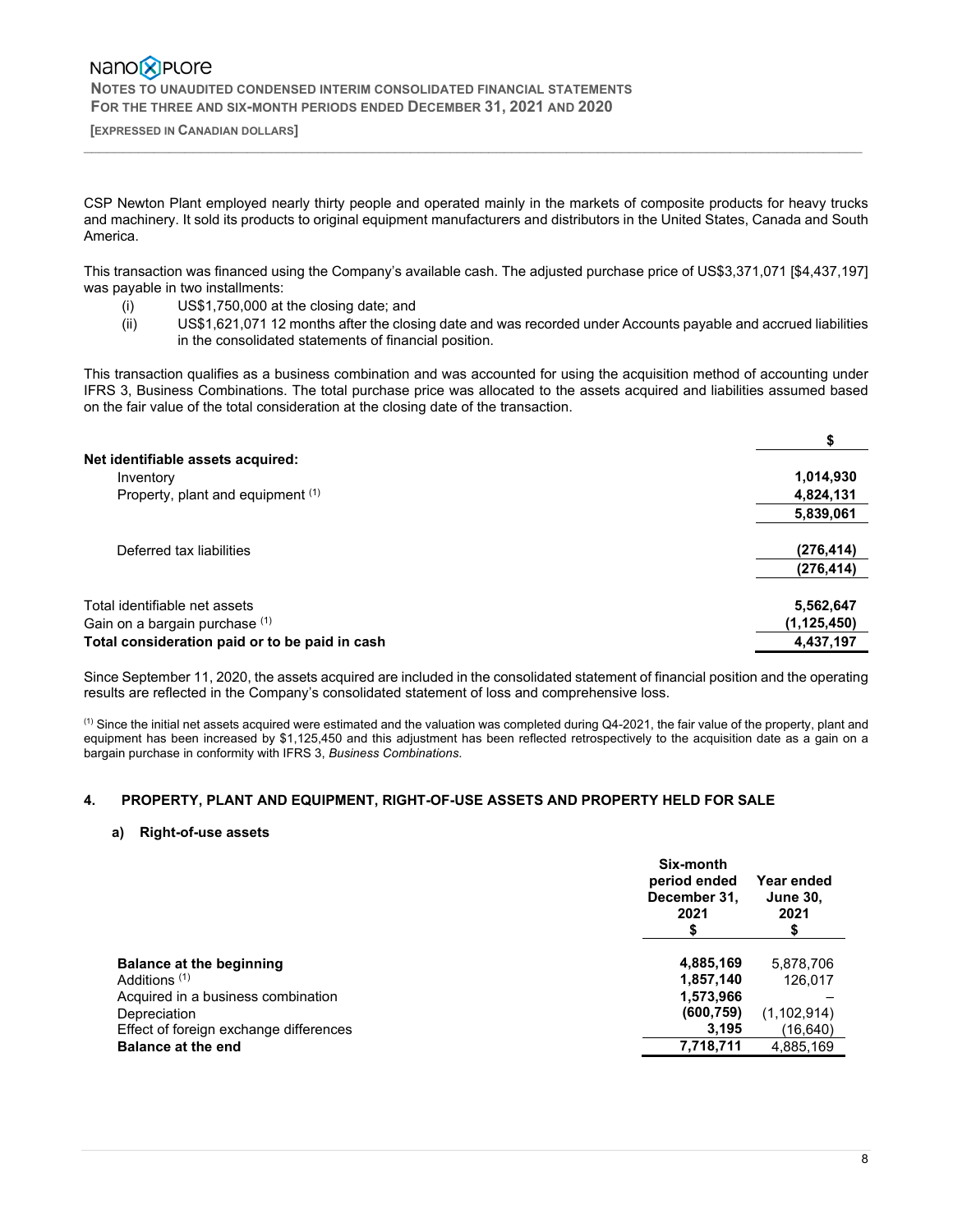# Nano<sup>2</sup>PLOre

 **NOTES TO UNAUDITED CONDENSED INTERIM CONSOLIDATED FINANCIAL STATEMENTS FOR THE THREE AND SIX-MONTH PERIODS ENDED DECEMBER 31, 2021 AND 2020** 

 **[EXPRESSED IN CANADIAN DOLLARS]** 

|                                                                                 | As at<br>December 31, 2021             | As at<br>June 30, 2021                |
|---------------------------------------------------------------------------------|----------------------------------------|---------------------------------------|
| <b>Balance at the end</b><br>Cost<br>Accumulated depreciation<br>New book value | 11,157,398<br>(3,438,687)<br>7,718,711 | 7,723,097<br>(2,837,928)<br>4,885,169 |

 $\_$  , and the state of the state of the state of the state of the state of the state of the state of the state of the state of the state of the state of the state of the state of the state of the state of the state of the

 (1) Following the disposal of the land and building *(Note 4b)*, the Company signed a leaseback for the property and a portion of the gain on disposal amounting to \$1,453,471 was accounted against the additions of right-of-use assets and will be recognized over the duration of the lease

The majority of right-of-use assets are leases of land and building.

### **b) Property, plant and equipment**

|                                        |                 |                   |              | Laboratory,      |               |
|----------------------------------------|-----------------|-------------------|--------------|------------------|---------------|
|                                        |                 |                   |              | computer, office |               |
|                                        | Land &          | <b>Production</b> | Leasehold    | equipment and    |               |
|                                        | <b>Building</b> | equipment         | improvements | rolling stock    | Total         |
|                                        |                 |                   |              |                  | \$            |
| Balance as at June 30, 2020            | 13,106,182      | 33,347,199        | 1,949,384    | 1,277,810        | 49,680,575    |
| Additions                              | 1,322,272       | 7,498,798         | 50,625       | 356,412          | 9,228,107     |
| Acquired in a business combination     | 2,487,731       | 2,336,400         |              |                  | 4,824,131     |
| Transfer to assets held for sales      | (3.159.345)     |                   |              |                  | (3.159.345)   |
| <b>Disposals</b>                       | (368,648)       | (11, 343)         |              | (20, 299)        | (400, 290)    |
| Depreciation                           | (602, 108)      | (3,071,456)       | (240,002)    | (641, 026)       | (4, 554, 592) |
| Effect of foreign exchange differences | (357,886)       | (295,948)         |              | (30, 282)        | (684, 116)    |
| Balance as at June 30, 2021            | 12.428.198      | 39.803.650        | 1,760,007    | 942.615          | 54.934.470    |
| Additions                              | 236,927         | 1,548,418         | 563,316      | 78,149           | 2,426,810     |
| Acquired in a business combination     |                 | 864,434           | 6,660        | 40,060           | 911,154       |
| Transfer to leasehold improvements     | (872, 155)      |                   | 872,155      |                  |               |
| <b>Disposals</b>                       | (2,358,015)     |                   |              |                  | (2,358,015)   |
| Depreciation                           | (263, 589)      | (1,739,960)       | (120, 522)   | (270, 301)       | (2, 394, 372) |
| Effect of foreign exchange differences | 77,359          | 160,064           |              | 7,634            | 245,057       |
| <b>Balance as at December 31, 2021</b> | 9,248,725       | 40,636,606        | 3,081,616    | 798,157          | 53,765,104    |
| As at June 30, 2021                    |                 |                   |              |                  |               |
| Cost                                   | 13.208.847      | 45.705.902        | 2.058.489    | 1,662,561        | 62.635.799    |
| Accumulated depreciation               | (780,649)       | (5,902,252)       | (298,482)    | (719,946)        | (7,701,329)   |
| Net book value                         | 12,428,198      | 39,803,650        | 1,760,007    | 942,615          | 54,934,470    |
| As at December 31, 2021                |                 |                   |              |                  |               |
| Cost                                   | 10,219,414      | 48,230,799        | 3,500,620    | 1,786,114        | 63,736,947    |
| Accumulated depreciation               | (970,689)       | (7,594,193)       | (419,004)    | (987, 957)       | (9,971,843)   |
| Net book value                         | 9,248,725       | 40,636,606        | 3,081,616    | 798,157          | 53,765,104    |

The majority of property, plant and equipment is pledged as security for the credit facilities *(Note 5)*.

Additions of production equipment under lease during the six-month periods ended December 31, 2021 amounted to \$85,111 [Year ended June 30, 2021 – \$384,405]. Leased assets are pledged as security for the related lease liability.

As at December 31, 2021, there are \$643,185, \$7,917,756 and \$46,155 of building, production equipment and computer respectively, that are not yet available for use and for which depreciation has not started [As at June 30, 2021 – \$8,104,470 and \$46,155 of production equipment and computer].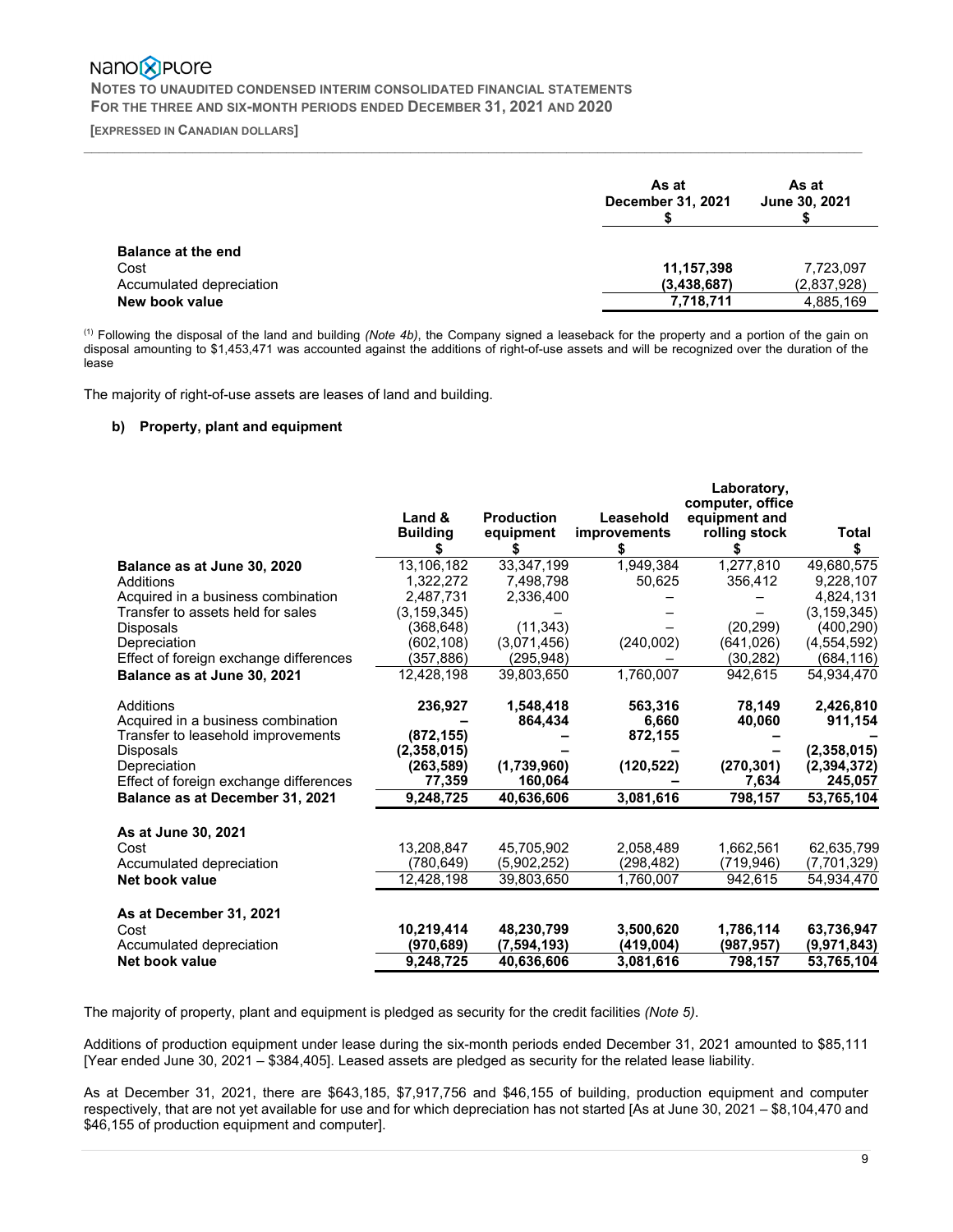**[EXPRESSED IN CANADIAN DOLLARS]** 

### **c) Property held for sale**

As at December 31, 2021, the property held for sale amounted to \$ nil [As at June 30, 2021 – \$2,424,351].

The Company sold the property located in Tennessee (United States) on August 24, 2021 for an amount of US\$950,000.

The Company sold the property located in Quebec on October 8, 2021 for an amount of \$3,000,000. A gain on disposal has been accounted for an amount of \$1,599,184 and the related long-term debt has been reimbursed. [As at June 30, 2021, the long-term debt directly associated with this property held for sale amounted to \$1,035,431].

 $\_$  , and the state of the state of the state of the state of the state of the state of the state of the state of the state of the state of the state of the state of the state of the state of the state of the state of the

### **5. CREDIT FACILITIES**

|                                                                                  | <b>Maturity</b> | <b>Effective interest</b><br>rate | As at<br>December 31.<br>2021 | As at<br><b>June 30,</b><br>2021 |
|----------------------------------------------------------------------------------|-----------------|-----------------------------------|-------------------------------|----------------------------------|
|                                                                                  |                 | %                                 | \$                            |                                  |
| Operating loans, fixed and variable rates<br>- Authorized amount of \$10.356.807 | 2022            | 2.7% to 4.1%                      | 1,828,917                     | 1,343,300                        |
| Lease liability                                                                  | 2022 to 2031    | $0.8\%$ to 10.0%                  | 14,832,437                    | 9,574,747                        |
| Long-term debt, fixed and variable rates                                         | 2022 to 2030    | 3.2% to 5.7%                      | 9.055.116                     | 11.652.440                       |
|                                                                                  |                 |                                   | 25,716,470                    | 22.570.487                       |
| Less: current portion of operating loans                                         |                 |                                   | 1.828.917                     | 1.343.300                        |
| Less: current portion of lease liability                                         |                 |                                   | 2.206.120                     | 1.625.541                        |
| Less: current portion of long-term debt                                          |                 |                                   | 1,649,043                     | 3,497,174                        |
|                                                                                  |                 |                                   | 20,032,390                    | 16,104,472                       |

Under these agreements, the Company has agreed to respect certain conditions and financial ratios. As at December 31, 2021, all conditions and financial ratios were met. Several movable hypothecs on specific assets of the Company and its subsidiaries and on the universality of the Company's present and future, tangible and intangible assets have been given as security for these long-term debt and credit facilities.

## **6. RELATED PARTY TRANSACTIONS**

Martinrea International Inc. ("Martinrea") is a shareholder of the Company with significant influence. Subsidiaries of Martinrea purchased graphene-enhanced products and tooling products from the Company during the three and six-month periods ended December 31, 2021 for an amount of \$508,948 and \$892,293, respectively [2020 – nil and nil]. As at December 31, 2021, an amount of \$273,131 due by Martinrea is included in Accounts receivable and contract assets [At as June 30, 2021 – \$125,171].

During the three and six-month periods ended December 31, 2021, the Company has rendered services to the joint venture VoltaXplore Inc., for an amount of \$3,455 and \$4,707, respectively [2020 – nil and nil]. As at December 31, 2021, an amount of \$32,420 due by VoltaXplore Inc. is included in Accounts receivable and contract assets [At as June 30, 2021 – \$69,965].

### **7. SEGMENTED DISCLOSURE**

The Company's Chief Operating Decision Maker analyzes the information for the Company as a whole on a consolidated basis only and, as such, the Company determined that it has only one operating segment. Revenues are generated from activities in Canada, in the United States and in Switzerland, and all sales of products come from enhanced plastics and composite products.